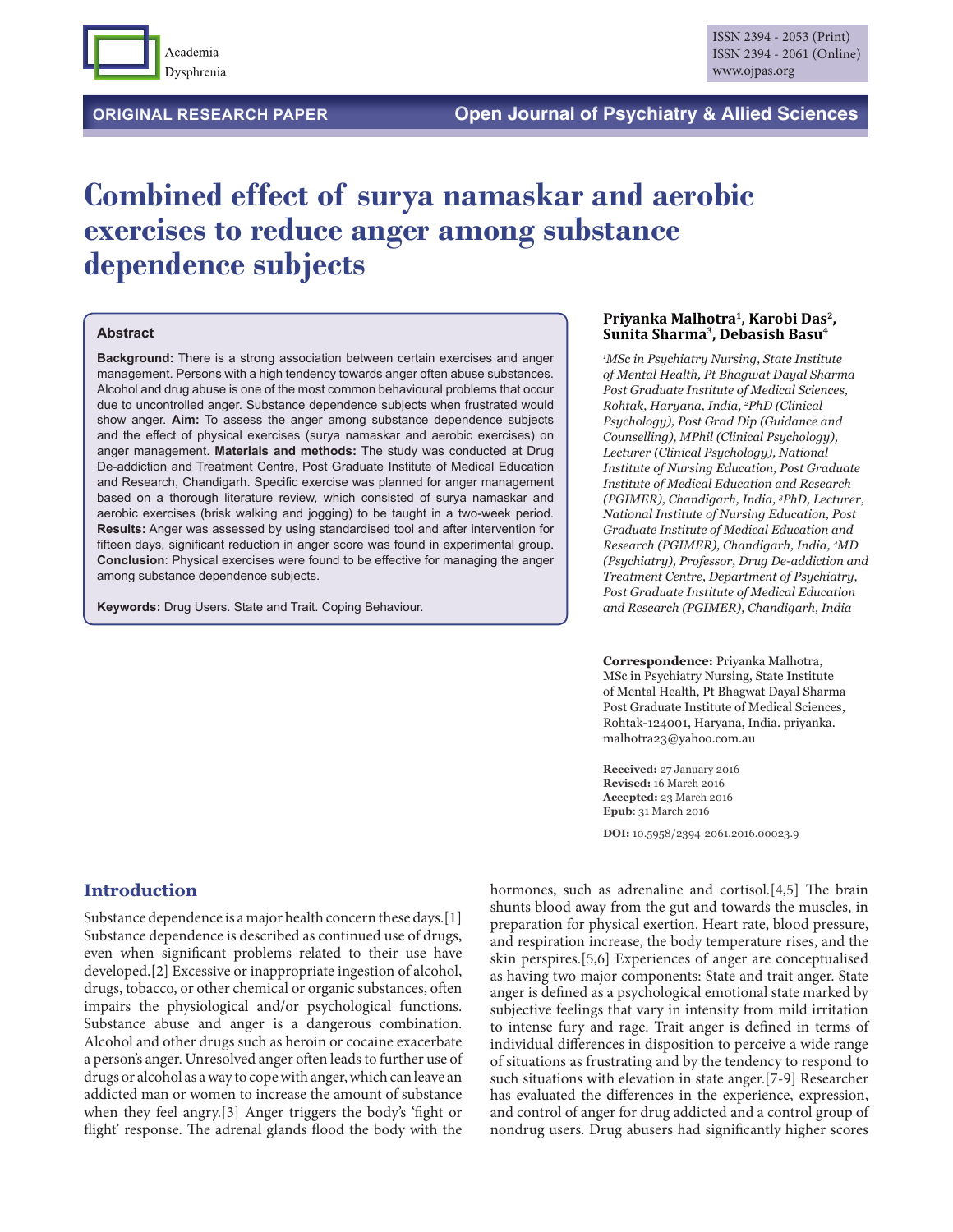on the State-Trait Anger Expression Inventory (STAXI)-State and Trait anger scales.[10]

Managing anger has always been a concern for subjects suffering from substance dependence. For substance abuse, exercise is a quite new and promising treatment option. Physical exercise can be used both as early prevention, and as part of a continuous treatment process among substance dependence subjects.[11-14] Researchers have found beneficial impact of exercise as a treatment for the abuse of nicotine, alcohol, and other substances.[15]

Since time is often seen as a limiting factor when exercising, a daily practice of surya namaskar is the perfect solution for time-challenged individuals.[16] A study carried on the effect of yoga therapy on rehabilitation of drug addicts found that yoga therapy improved self-confidence and the optimistic attitude was helpful for their rehabilitation.[17] Another study was also conducted to assess the effect of surya namaskar on anger management and the sample was divided into two groups, experimental and control. Intervention was given only in experimental group during the training programme of six weeks. Anger scores in pre and post intervention period, were measured using STAXI, and it was shown that there was a reduction in anger score after the training period in the experimental group when compared to the control group.[18] Gupta and Malik[19] observed significant differences in patients with different mental disorders on perceived stress and general health scores using sudarshan kriya yoga as an adjunctive treatment.

With the above background, the present study aimed to assess the anger among substance dependence subjects and the effect of physical exercises (surya namaskar and aerobic exercises) on anger management.

# **Material and methods**

**Place of the study:** The place of study was Drug De-addiction and Treatment Centre (DDTC), Post Graduate Institute of Medical Education and Research (PGIMER), Chandigarh, India.

**Period of study:** The period of data collection was from 16 July to 1 October 2014.

**Selection of study sample:** Purposive sampling technique was used. Sixty subjects were involved (30 in experimental group and 30 in control group). All the subjects were male in the present study.

**Inclusion criteria:** Subjects with substance dependence disorder, subjects who can understand English or Hindi, and subjects admitted in DDTC ward at the time of data collection were included.

**Exclusion criteria:** Subjects with psychotic disorder, severe withdrawal symptoms, and any physical disability were not included.

**Informed consent:** An informed consent was taken from each of the subjects included in the study.

**Ethical consideration:** The study was cleared by the ethical committee of the institution.

## **Materials and tools used**

**1. Socio-demographic proforma:** It was prepared in the department for collecting information on socio-demographic variables (age, gender, marital status, educational status, occupation, habitat, type of family, and family members).

**2. Anger assessment scale:** For assessing the anger, STAXI-2TM (developed by Spielberger in 1999) was used.[9] STAXI-2TM is a self-report inventory that measures anger in multiple dimensions. By responding to 57 items on a four-point scale (with one equating to "not at all" or "almost never" and four equating to "very much so" or "almost always"), assessment of the subjects' anger was done.

**3. Protocol for physical exercises:** Protocol for physical exercises (Surya namaskar and aerobic exercises) was developed.

**Validity of research tools and protocol:** The tools were given to a team of experts from the fields of Nursing, Psychiatry, and Psychology to check for their content relevance, clarity, sequence, format, and comprehensiveness. Subjects' consent form and STAXI-2TM was translated into Hindi and then re-translated to English, and Hindi version was validated by the experts in the Hindi language.

**Statistical analysis of data:** Primary data were analysed by descriptive statistics and by hypothesis testing methods, using statistical software, Statistical Package for Social Sciences (SPSS version 16.0 Inc., Chicago, IL).

The following descriptive methods were used: Measures of central tendency (mean, median), variability measures (standard deviation).

The following hypothesis testing methods were employed: Chi square test, analysis of covariance (ANCOVA). The probability threshold of null hypothesis was set at 0.05.

## **Results**

The study enrolled 60 subjects. As per the socio-demographic data summarised in Table 1, the mean age of subjects in the experimental group and control group was 33.67±8.73 and 32.43±9.02 years respectively, and was comparable as per age and range varied from 20-49 years in both the groups. All the subjects in both the groups were male. On the basis of sociodemographic characteristics, both the groups were found to be homogenous in nature in terms of age, gender, marital status, educational status, occupational status, habitat, type of family, and number of family members (p value >0.05).

ANCOVA was applied to assess the effect of physical exercises on anger management among substance dependence subjects. It was found that there was significant difference  $(p<0.05)$  in the reduction in the anger scores in the experimental group (Table 2).

# **Discussion**

Present study was undertaken with an objective to assess the effect of physical exercises on anger management among substance dependence subjects. The study was conducted in DDTC of PGIMER, Chandigarh.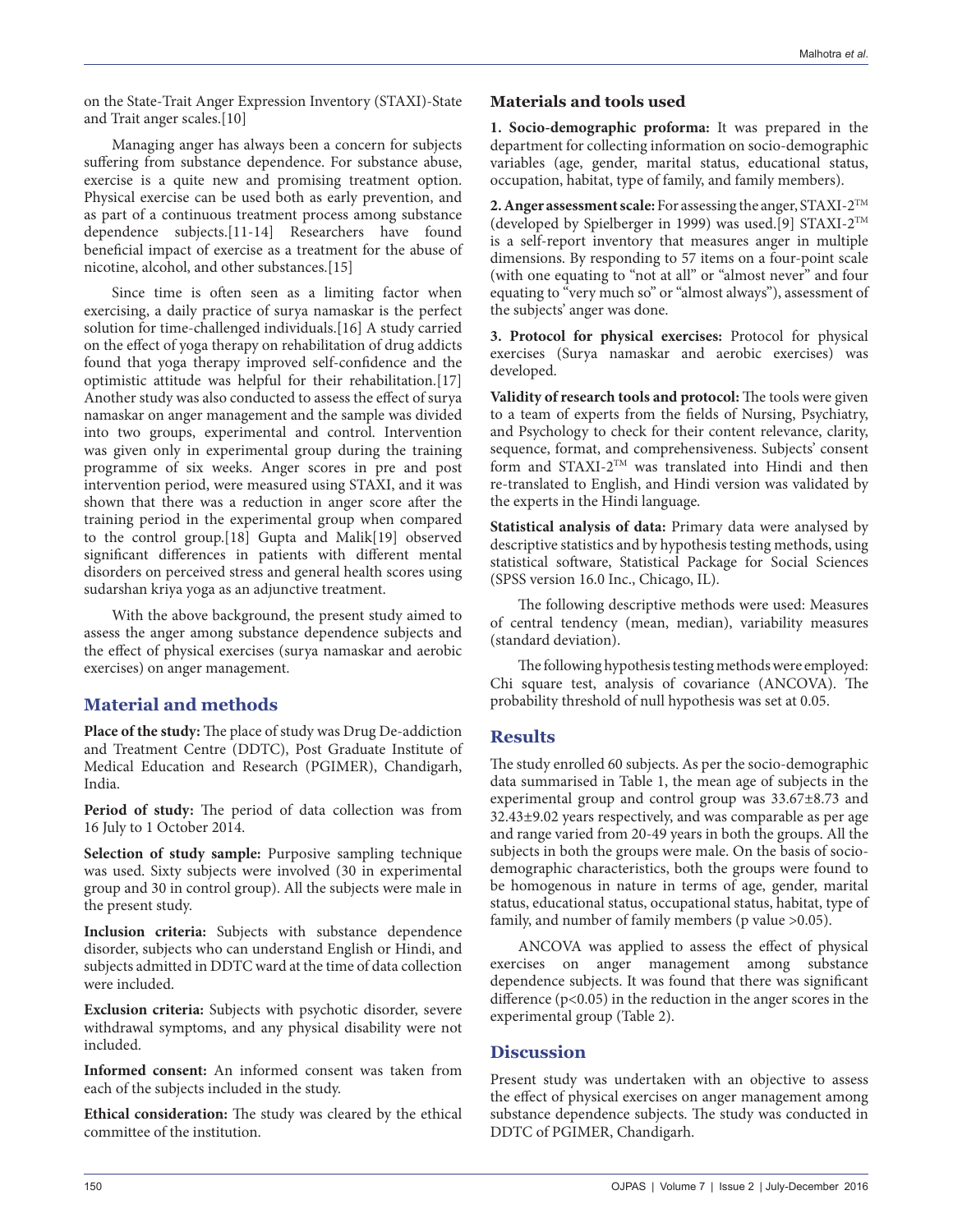In the present study, intervention was given in the experimental group in the form of physical exercises, twice

|  |  | Table 1: Socio-demographic profile of subjects (N=60) |  |  |
|--|--|-------------------------------------------------------|--|--|
|--|--|-------------------------------------------------------|--|--|

| Socio-<br>demographic<br>characters | <b>Experimental</b><br>group<br>$n, (%)=30$ | Control<br>group<br>n, (%)=30 | $\chi^2$<br>df<br>p value |
|-------------------------------------|---------------------------------------------|-------------------------------|---------------------------|
| Age (years)                         |                                             |                               |                           |
| 20-29                               | 9(30)                                       | 13(43.3)                      | 1.30                      |
| 30-39                               | 11(36.7)                                    | 10(33.3)                      | $\overline{2}$            |
| 40-49                               | 10(33.3)                                    | 7(23.3)                       | 0.52                      |
| Gender                              |                                             |                               |                           |
| Male                                | 30 (100)                                    | 30 (100)                      | NA*                       |
| Marital status                      |                                             |                               | 1.15                      |
| Unmarried                           | 9(30)                                       | 13(43.3)                      | 1                         |
| Married                             | 21(70)                                      | 17 (56.7)                     | 0.28                      |
| <b>Educational status</b>           |                                             |                               |                           |
| Up to 10th                          | 10(33.3)                                    | 10 (33.33)                    | 4.91                      |
| 10 +2 $&$ diploma                   | 7(23.33)                                    | 14 (46.67)                    | $\overline{2}$            |
| Graduate & above                    | 13 (43.33)                                  | 6(20)                         | 0.08                      |
| Occupation                          |                                             |                               |                           |
| Professional                        | 7(23.3)                                     | 4(13.3)                       | 1.006                     |
| Skilled                             | 17 (56.7)                                   | 19 (63.3)                     | 2                         |
| Unemployed                          | 6(20)                                       | 7(23.3)                       | 0.61                      |
| Habitat                             |                                             |                               | 1.15                      |
| Urban                               | 21 (70)                                     | 17(56.7)                      | 1                         |
| Rural                               | 9(30)                                       | 13(43.3)                      | 0.25                      |
| Type of family                      |                                             |                               | 0.693                     |
| <b>Nuclear</b>                      | 22 (73.3)                                   | 19 (63.3)                     | 1                         |
| Joint                               | 8(26.7)                                     | 11 (36.7)                     | 0.41                      |
| Family members                      |                                             |                               | 0.089                     |
| Up to 6                             | 22 (73.3)                                   | 23 (76.7)                     | 1                         |
| $7 - 12$                            | 8(26.7)                                     | 7(23.3)                       | 0.77                      |

\*Not applicable/computed as value is constant in both the groups

a day, for fifteen days. Physical exercises included: Surya namaskar and aerobic exercise, i.e. brisk walking and jogging. Researcher gave the instructions to the participants about how to perform aerobic exercises and surya namaskar and after giving instructions participants were followed up by the researcher.

The present study has shown that physical exercises were effective measure for managing the anger among substance dependence subjects. By implementing physical exercises in the experimental group, there was significant reduction in anger scoring whereas this was not so in control group after fifteen days.

In the study conducted by Prochaska *et al*.,[20] increases in physical exercises were associated with a greater likelihood of sustained abstinence from smoking, while relapse to smoking was associated with decline in activity. The findings are consistent with a recent prospective sevenyear observational study with 750 Japanese men in which increased habitual exercise was associated with smoking cessation, while smoking relapse was associated with reduced habitual exercise.[21]

In the study conducted by Senthil Kumar *et al*.[18] on the effect of surya namaskar on anger management, pre and post training session anger scores were measured using STAXI. There was a reduction in anger score after the training period in the experimental groups. In another study,[17] researchers investigated the effect of yoga therapy on rehabilitation of drug addicts and it was found that yoga therapy improved self-confidence and optimistic attitude was helpful for their rehabilitation.

In the present study, physical exercises performed by the substance dependence subjects during their admission period in DDTC, helped in management of anger in the experimental group. Although there was reduction in the mean score of state anger in both the groups but it was not statistically significant difference in the reduction of state anger in both the groups in the post interventional assessment phase. On the other hand, reduction in the mean score of trait anger is greater in experimental group as compared to the control group. Similarly in the anger expression index reduction is greater in experimental group as compared to control group. However,

|  |  | Table 2: Comparison of anger scores between experimental and control groups in post interventional phase (N=60) |  |
|--|--|-----------------------------------------------------------------------------------------------------------------|--|
|--|--|-----------------------------------------------------------------------------------------------------------------|--|

| <b>Characteristics</b>                | <b>Mean±SE</b>                           |                              | <b>Mean</b> | F value | df | p value |
|---------------------------------------|------------------------------------------|------------------------------|-------------|---------|----|---------|
|                                       | <b>Experimental group</b><br>$(n, = 30)$ | Control group<br>$(n, = 30)$ | square      |         |    |         |
| State anger                           |                                          |                              |             |         |    |         |
| Feeling angry                         | $5.06 \pm 0.14$                          | $5.84 \pm 0.14$              | 7.42        | 13.61   |    | 0.001   |
| Feel like expressing anger verbally   | $5.00 \pm 0.00$                          | $5.00+0.00$                  | 0.00        | NA*     |    | $NA^*$  |
| Feel like expressing anger physically | $5.00 \pm 0.00$                          | $5.00+0.00$                  | 0.00        | NA*     |    | $NA^*$  |
| State anger (total)                   | 15.05±0.15                               | 15.85±0.15                   | 7.96        | 13.25   | 1  | 0.001   |
| Trait anger                           |                                          |                              |             |         |    |         |
| Angry temperament                     | $4.34\pm0.18$                            | $9.55 \pm 0.18$              | 324.18      | 378.95  | 1  | < 0.001 |
| Angry reaction                        | $6.63 \pm 0.28$                          | 17.31±0.28                   | 1373.25     | 673.67  | 1  | < 0.001 |
| Trait anger (total)                   | 11.07±0.42                               | 26.82±0.42                   | 2972.83     | 643.23  |    | < 0.001 |
|                                       |                                          |                              |             |         |    |         |

\*Not applicable/computed as standard error of difference is 0